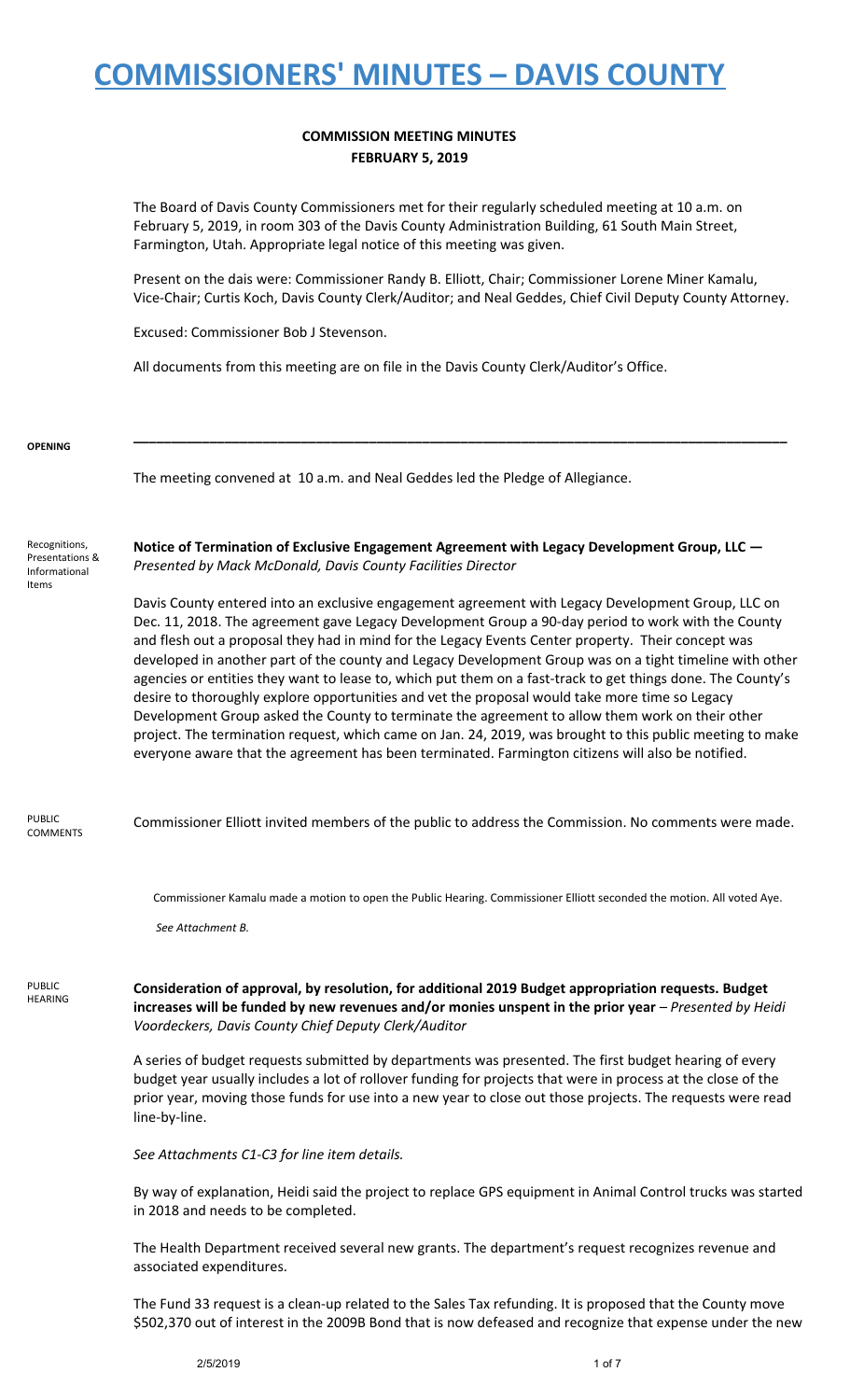2019A refunding bond. There's an additional \$3,000 in administrative banking fees associated with that new annual debt service fund.

The Fund 45 Capital Projects requests include four items related to the Memorial Courthouse Project. At the time the budget was being prepared, it was unclear how fast the project was going to move and how soon offices would need to be relocated to new facilities. The expenses listed are related to those relocations.

Commissioners commended Heidi and her staff for their work with the budget. The Facilities Department was also recognized for saving taxpayers' money by taking care of a lot of the Human Resources construction project themselves.

[Total increase of Expenses: \$2,951,425. Total Increase of Revenue: \$193,035.]

There was no public comment on the additional 2019 budget appropriation requests.

Commissioner Kamalu made a motion to close the Public Hearing. Commissioner Elliott seconded the motion. All voted Aye.

Motion to Approve the additional 2019 Budget appropriation requests: Com. Kamalu Seconded: Com. Elliott All voted Aye

#### **BUSINESS/ ACTION**

Appointment #2019-056 of Jeff Oyler, Davis County Planning Manager, as Davis County's proxy to vote at Haights Creek Irrigation Company's annual Meeting of Stockholders

**Appointment #2019-056 of Jeff Oyler, Davis County Planning Manager, as Davis County's proxy to vote at Haights Creek Irrigation Company's annual Meeting of Stockholders to be held Feb. 9, 2019** — *Presented by Commissioner Elliott*

**\_\_\_\_\_\_\_\_\_\_\_\_\_\_\_\_\_\_\_\_\_\_\_\_\_\_\_\_\_\_\_\_\_\_\_\_\_\_\_\_\_\_\_\_\_\_\_\_\_\_\_\_\_\_\_\_\_\_\_\_\_\_\_\_\_\_\_\_\_\_\_\_\_\_\_\_\_\_\_\_\_\_\_\_\_\_**

[The appointment term is 02/05/2019 to 02/09/2019.]

Motion to Approve: Com. Elliott Seconded: Com. Kamalu All voted Aye

Following the vote on Agenda Item A, Commissioner Elliott remembered the new Commission Meeting procedure is to hear all Business/Action presentations before entertaining a motion. Agenda Items B through T were then presented in that manner.

Request Approval #2019-057 of revised Davis **County** Personnel Policy & Procedure #140 Leave Benefits

**Request Approval #2019-057 of revised Davis County Personnel Policy & Procedure #140 Leave Benefits** — *Presented by Deb Alexander, Davis County Human Resources Director*

Deb Alexander presented four revisions to policy. The revisions are not a shift in policy except where legally required. Policy revisions are being done as an objective with the LEAD (Leadership Education and Development) supervisor series so training is done with updated policies. An effort was made to make policies easier to read and more user-friendly.

The "Leave Benefits" policy was originally called "Leaves of Absence." The title was changed for clarity. Other revisions include moving FML (Family & Medical Leave) out of Leave Benefits and into its own policy, adding a table of contents, and adding definitions. Contradictory policies have been fixed and provisions have been clarified regarding people returning from military service. A section was added discussing what paid administrative leave is and under what conditions it is to be used. Policy effective beginning 02/05/2019.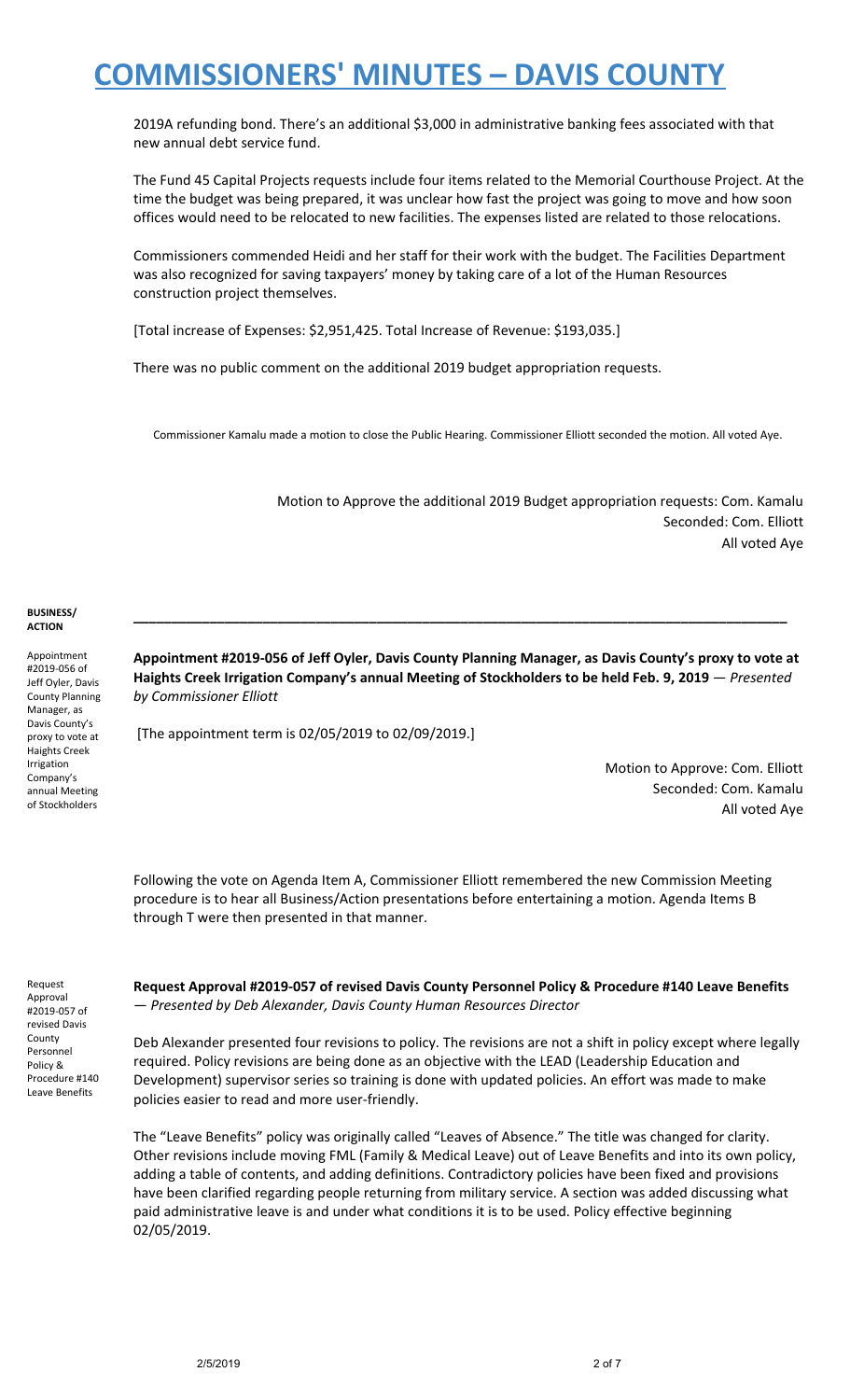Request Approval #2019-058 of revised Davis County Personnel Policy & Procedure #145 Employment Modifications & Accommodations

Request Approval #2019-059 of revised Davis County Personnel Policy & Procedure #155 Family & Medical Leave

**Request Approval #2019-058 of revised Davis County Personnel Policy & Procedure #145 Employment Modifications & Accommodations** — *Presented by Deb Alexander, Davis County Human Resources Director*

In the revised "Modifications & Accommodations" policy, the term "restricted duty" has been changed to "modified duty" to align with current provisions and terms of the Americans with Disabilities Act (ADA) and Workers Compensation. Definitions have been added to the policy. The distinction between a business adjustment, modified duty, and an ADA accommodation, has been clarified. Employment modifications have been added for pregnancy and pregnancy related conditions, as required under State law, the ADA, and the Fair Labor Standards Act (FLSA.) Policy effective beginning 02/05/2019.

**Request Approval #2019-059 of revised Davis County Personnel Policy & Procedure #155 Family & Medical Leave** — *Presented by Deb Alexander, Davis County Human Resources Director*

"Family & Medical Leave" was previously under "Leaves of Absence" but has now been broken out into its own policy. Definitions have been added about who is a covered family member based on updates to federal law and requirements of the Family and Medical Leave Act (FMLA). The policy defines the FMLA year and offers guidance for employees and employers about what to do when an employee may have qualifying medical condition under the FMLA. Specifics regarding people who qualify under military provisions are also included. Policy effective beginning 02/05/2019.

Request Approval #2019-060 of revised Davis County Personnel Policy & Procedure #220 Time & Attendance

Agreement #2019-061 with Pembridge Heathrow Holdings, LLC for payment of fees in lieu of storm water detention

**Request Approval #2019-060 of revised Davis County Personnel Policy & Procedure #220 Time & Attendance** — *Presented by Deb Alexander, Davis County Human Resources Director*

"Time and Attendance" is the new name of the policy that was formerly titled "Attendance." Revisions provide supervisors with better guidance. Definitions have been added to the policy, as well as clarification on the workweek and examples of what would be considered a violation. Policy effective beginning 02/05/2019.

**Agreement #2019-061 with Pembridge Heathrow Holdings, LLC for payment of fees in lieu of storm water detention** — *Presented by Adam Wright, Davis County Public Works Director*

Commissioner Elliott recommended that Item F be postponed until Adam Wright could arrive at the meeting. Adam presented the agreement with Pembridge Heathrow Holdings, LLC, after Item J.

Adam explained that ordinance allows the County, in the rare instance that a developer is unable to detain storm water or it makes sense not to detain, to take a fee in lieu of detention to be used for something that betters the community as a whole. In this case, in West Bountiful, there's a high water table and many times these basins end up with pumps in them and they're high maintenance. As a result, the City's asked the County to work with this developer and do an 'in lieu of' situation. There are two upcoming projects in the County's five-year plan to which Pembridge Heathrow Holdings, LLC could contribute, so the process to value the detention basin size was completed and an agreement put together to have them contribute to those future projects in lieu of detention on site. The contract period is 01/29/2019 to 01/29/2020. The receivable amount is \$17,500.

Memo of Understanding #2019-062 Brian Hatch with Utah Dept. of Agriculture and Food to define and describe responsibilities

**Memo of Understanding #2019-062** *with Utah Dept. of Agriculture and Food to memorialize, clarify, define and describe the responsibilities of these agencies relating to food establishment and food service establishment inspections* — *Presented by Brian Hatch, Davis County Health Department Director*

Over the past few years, the [Utah] State Legislature has made changes related to food and responsibilities. This Memo of Understanding between the Utah Department of Agriculture and Food and local health departments is to memorialize, clarify, define, and describe the responsibilities of these agencies relating to food establishment and food service establishment inspections. The contract period begins 01/22/2019 and is in effect until changed.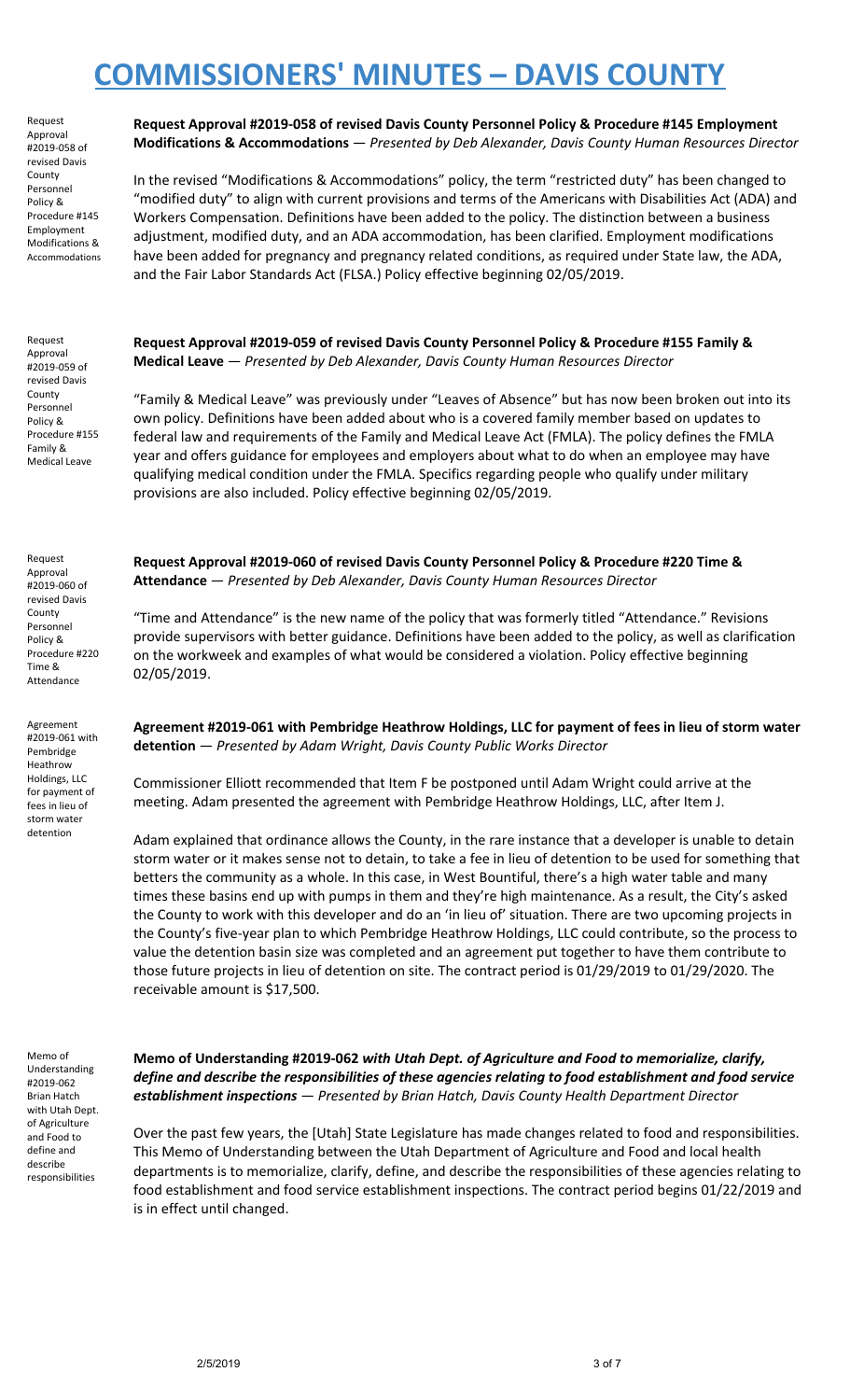Agreement #2019-063 with Utah Clean Air Partnership for a grant supporting the Vehicle Repair Assistance Program (RAP)

**Agreement #2019-063 with Utah Clean Air Partnership for a grant supporting the Vehicle Repair Assistance Program (RAP)** — *Presented by Brian Hatch, Davis County Health Department Director*

Davis County applied for a grant to support its vehicle replacement and repair program last year. This agreement is for a continuation of that grant. The contract period is 1/1/19 to 10/31/19. The receivable contract amount is \$20,000 with a matching piece that is currently budgeted.

Agreement #2019-064 with Intermountain Lacrosse for space rental for tournaments and games for the 2019 season **Agreement #2019-064 with Intermountain Lacrosse for space rental for tournaments and games for the 2019 season** — *Presented by Mike Moake, Davis County Legacy Events Center Marketing*

This contract with Intermountain Lacrosse is for lacrosse tournaments and games for the 2019 season to be held at the Legacy Events Center. An average of 1,500 people come to watch and participate in the games and approximately 85 percent of those people are from outside of Davis County. The contract period is 04/27/2019 to 10/26/2019. The receivable amount is \$4,260.

Summary List #2019-065 of agreements (19) for space rentals at the Legacy Events Center

**Summary List #2019-065 of agreements (19) for space rentals at the Legacy Events Center** — *Presented by Dave Hanson, Davis County Legacy Events Center Director*

A Summary List of 19 low-risk, low-dollar contracts for the Legacy Events Center was presented. Most of the agreements are for rental space to hold sporting events but there are also a few rentals of RV spots and meeting spaces. The lowest individual contract amount at \$55 and the highest at \$845. The contract period is 01/08/2019 to 09/29/2019. The total receivable amount for all contracts is \$7,366.

Tabled Agreement with Centurylink Communications for Metro Ethernet line for 36 N Main Street, Farmington

Agreement 2019-066 with Comcast Business for covert line 25mhps at Tech Center, Kaysville

Agreement #2019-067 with Comcast Business for business internet – COAX **Tabled Agreement with Centurylink Communications for Metro Ethernet line for 36 N Main Street, Farmington** - *Presented by Mark Langston, Davis County Information Systems Director*

Mark Langston asked Commissioners to table Item K on the agenda. Information Systems is trying to create communications lines for occupants of the Memorial Courthouse who are being moved to other locations because of the remodeling project. The best cost is with CenturyLink through the State contract. It is a five-year contract but the County only needs a two-year agreement. Mark was told the County could back out at any time and he asked CenturyLink to put it in writing. He has not yet received that written confirmation and doesn't want to sign the agreement until he has it.

**Agreement #2019-066 with Comcast Business for covert line 25mhps at Tech Center, Kaysville** — *Presented by Mark Langston, Davis County Information Systems Director*

Two agreements were presented for Comcast to install communication lines at Davis County's Tech Center when the County's Attorney Investigators move there. This agreement is for a covert line. The contract period is 02/06/2019 to 02/06/2021. The payable amount is \$86.90 per month.

**Agreement #2019-067 with Comcast Business for business internet – COAX** — *Presented by Mark Langston, Davis County Information Systems Director*

This agreement with Comcast, the second of two presented in this meeting, is for an administration line for the Attorney Investigators at the Tech Center. The contract period is 02/06/2019 to 02/06/2021. The payable amount is \$86.90 per month.

Agreement #2019-068 with Swank Motion Pictures, Inc. for video licensing to show DVD's/videos to jail inmates

**Agreement #2019-068 with Swank Motion Pictures, Inc. for video licensing to show DVD's/videos to jail inmates** — *Presented by Chief Deputy Butcher, Davis County Sheriff's Office*

This agreement with Swank Motion Pictures, Inc. allows the Davis County Sheriff's Office to show videos once a week in the jail. The contract is necessary due to copyrights associated with videos, and the fact that videos are shown to multitudes of people, so the County won't be in violation of copyright laws. The contract period is 11/01/2018 to 10/31/2019. The payable amount is \$1,896.20.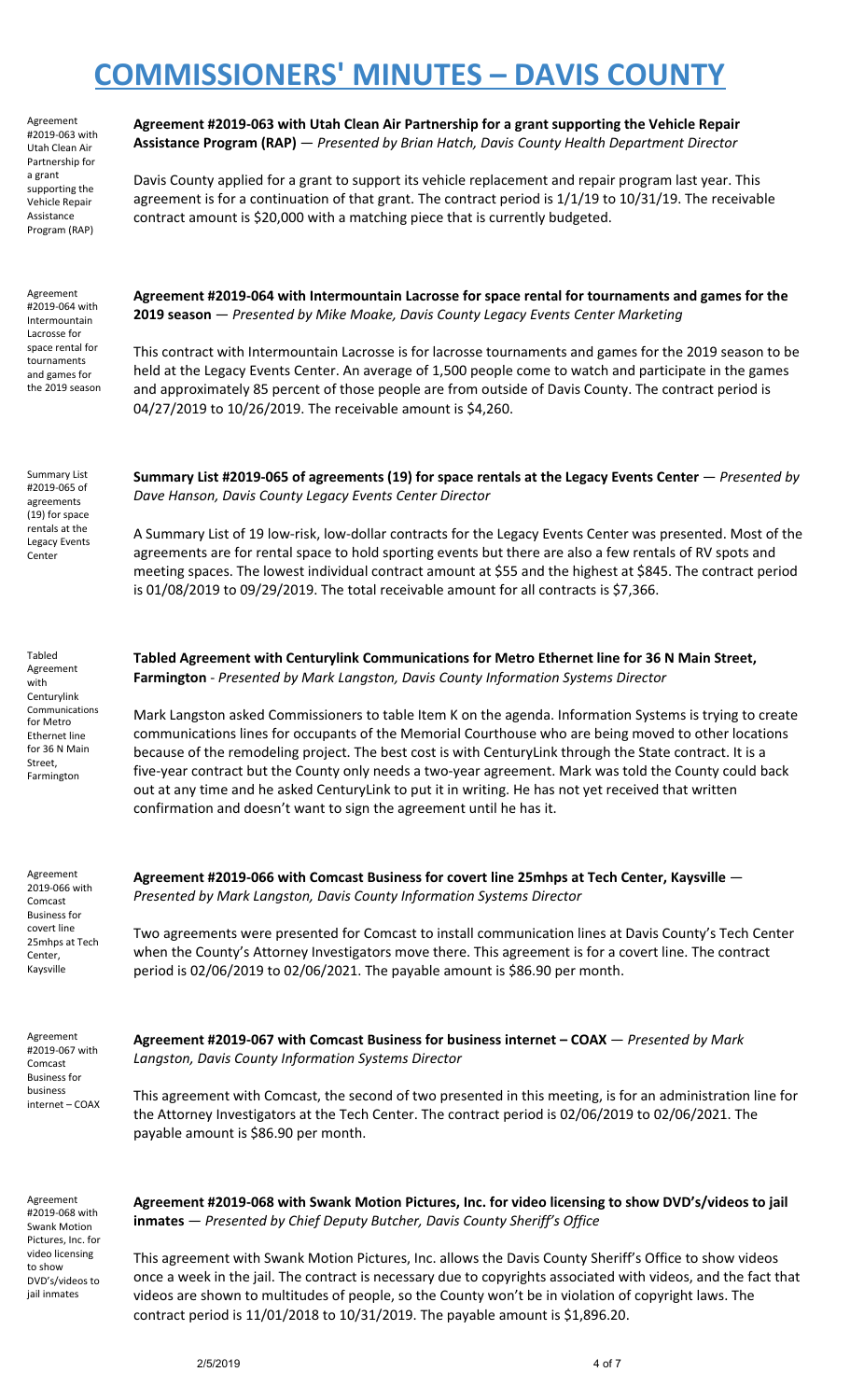Agreement #2019-069 with the Utah Dept. of Health for FY2019 per capita annual EMS grant award

Agreement #2019-070 with Utah State Library Division for Community Library Enhancement Funds (CLEF)

Resolution #2019-071 of Davis County, Utah, soliciting applications from CDBG eligible entities or agencies for CDBG eligible activities

Agreement #2019-072 with Syracuse City for CDBG FY2017-2018 funding

**Agreement #2019-069 with the Utah Dept. of Health for FY2019 per capita annual EMS grant award** — *Presented by Chief Deputy Susan Poulsen, Davis County Sheriff's Office*

An agreement with the Utah Department of Health was presented. The agreement is for a FY2019 per capita annual Emergency Medical Services (EMS) grant award for medical equipment related to the employment of Emergency Medical Technicians (EMTs), paramedics, and medical dispatchers. The contract period is 07/01/2018 to 05/15/2019. The receivable amount is \$8,940.

**Agreement #2019-070 with the Utah State Library Division for Community Library Enhancement Funds (CLEF)** — *Presented by Chris Sanford, Davis County Library Director*

An agreement with the Utah State Library Division for Community Library Enhancement Funds (CLEF) was presented. This is an annual grant that comes to the Davis County Library. The grant is anticipated in the budget but the amount is always fluid. A second grant will come to the County later this year and if necessary a budget adjustment will be done at that time. At this point in time, the Library's collections of OverDrive and RBdigital are at 22,571 items. In 2018 the circulation of those items was 368,144, so it's a very robust service for the community. The CLEF grant allows the Library to expend to keep purchases in line with public demand. The Library Director reminded Commissioners that a downloadable audio book is about twice the cost of a hardback book. Most downloadable audio books are metered with a certain number of checkouts available after which they have to be repurchased. The number of uses available for a downloadable audio book is anywhere from 12 or 13 to 26 a year. The contract period is 07/01/2018 to 06/30/2019. The receivable amount is \$36,100.

**Resolution #2019-071 of Davis County, Utah, soliciting applications from CDBG eligible entities or agencies for CDBG eligible activities** — *Presented by Stephen Lyon, Davis County Grants Administrator*

The County has extra monies that have to be expended before May to meet spend down requirements for the Community Development Block Grant (CDBG). In order to move from the current level of 2.8 percent to the required 1.5 percent of total spend down, the County will have to spend \$235,000 in the community. A resolution was presented soliciting applications from eligible entities or agencies for CDBG eligible activities. The solicitation period begins 02/05/2019 and applications will be accepted until 03/07/2019.

**Agreement #2019-072 with Syracuse City for CDBG FY2017-2018 funding for the Marilyn Acres Phase 4 infrastructure improvements** — *Presented by Stephen Lyon, Davis County Grants Administrator* A subgrantee agreement with Syracuse City for CDBG FY 2017-18 funding was presented. The agreement for Marilyn Acres Phase 4 infrastructure improvements is for a water line. The contract period is 07/01/2018 to 06/30/2019. The payable amount is \$55,000.

Agreement #2019-073 with Davis Behavioral Health for SSBG FY 2018-2019 funding

**Agreement #2019-073 with Davis Behavioral Health for SSBG FY2018-2019 funding for the Latch Key/Youth of Utah program** — *Presented by Stephen Lyon, Davis County Grants Administrator,*

The contract period is 07/01/2018 to 06/30/2019. The payable amount is \$11,208.

Agreement #2019-074 with ZoomGrants for Software as a Service (SaaS) Grants Life-Cycle Management Solution

**Agreement #2019-074 with ZoomGrants for Software as a Service (SaaS) grants life-cycle management solution** — *Presented by Stephen Lyon, Davis County Grants Administrator*

An agreement with ZoomGrants was presented for Software as a Service (SaaS) for a grants life-cycle management solution. Moving to a digital format will allow better documentation of the County's grants programs. The software will help improve efficiencies, clarify outcomes and goals with subgrantees, and improve program management. It is expected to help with documentation for HUD, which has been an issue in the past. The amount of paperwork needing to be maintained for grants will be reduced because documents can come in and be reviewed digitally. Payments can also be processed digitally. The contract period is 01/01/2019 to 12/31/2019. The payable amount is \$5,000.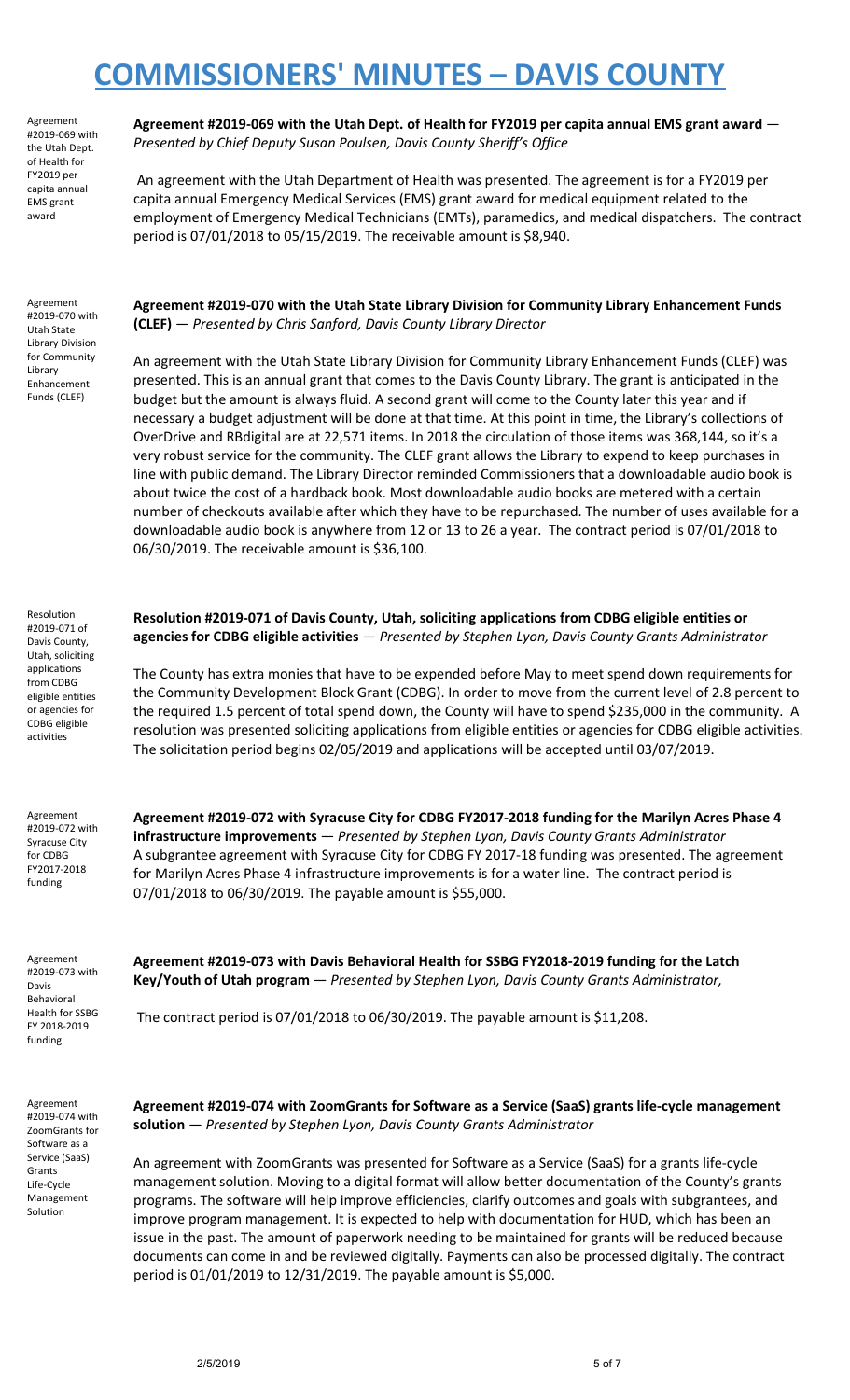#### **A motion was made to approve Agenda Items B through T, with the tabling of Agenda Item K.**

Motion to Approve: Com. Elliott Seconded: Com. Kamalu All voted Aye

Commissioner Kamalu moved to recess to Board of Equalization. Commissioner Elliott seconded the motion. All voted Aye.

| <b>BOARD OF</b><br><b>EQUALIZATION</b> |                                                                                                                                                                                                                                                                                                                                                                                                                                                                  |
|----------------------------------------|------------------------------------------------------------------------------------------------------------------------------------------------------------------------------------------------------------------------------------------------------------------------------------------------------------------------------------------------------------------------------------------------------------------------------------------------------------------|
| Property Tax<br>Register               | Property Tax Register matters were presented by Curtis Koch, Davis County Clerk/Auditor as follows:                                                                                                                                                                                                                                                                                                                                                              |
|                                        | Under Auditor's Adjustments, Commissioners were asked to consider a recommendation of a report with<br>various appeals approved and a report with recommendations for various no change in values. Under<br>Corrections there were eight veterans' exemptions and one exemption based upon the sale of property to a<br>tax-exempt entity.                                                                                                                       |
|                                        | Under Treasurer's Adjustments the Clerk/Auditor called attention to a change from the paperwork<br>presented to Commissioners and recommended that they hold the "Borich, Joe M & Kathleen" abatement<br>as it is not an abatement so there is no need to reduce the taxes for any reason. There will be future<br>meetings on that item. Also under Treasurer's Adjustments there were two small adjustments for Joseph F<br>Hill & Rozanna S Hill Family Lmtd. |
|                                        | Under Assessor's Adjustments there was a report with Assessor-initiated corrections.                                                                                                                                                                                                                                                                                                                                                                             |
|                                        | Motion to Approve as presented, including the tabling of one item: Com. Kamalu<br>Seconded: Com. Elliott<br>All voted Aye                                                                                                                                                                                                                                                                                                                                        |
|                                        | Commissioner Kamalu moved to reconvene Commission Meeting. Commissioner Elliott seconded the motion. All voted Aye.                                                                                                                                                                                                                                                                                                                                              |
| <b>CONSENT</b><br><b>ITEMS</b>         |                                                                                                                                                                                                                                                                                                                                                                                                                                                                  |
| <b>Check Registers</b>                 | <b>Check Registers</b>                                                                                                                                                                                                                                                                                                                                                                                                                                           |
|                                        | Check Registers were approved.                                                                                                                                                                                                                                                                                                                                                                                                                                   |
|                                        | Motion to Approve: Com. Elliott<br>Seconded: Com. Kamalu<br>All voted Aye                                                                                                                                                                                                                                                                                                                                                                                        |
| Commission<br>Meeting<br>Minutes       | <b>Meeting Minutes</b>                                                                                                                                                                                                                                                                                                                                                                                                                                           |
|                                        | Meeting Minutes for Amended January 2, 2019 and January 15 and 22, 2019 were presented for approval.                                                                                                                                                                                                                                                                                                                                                             |
|                                        | Motion to Approve: Com. Kamalu                                                                                                                                                                                                                                                                                                                                                                                                                                   |

otion to App Seconded: Com. Elliott All voted Aye